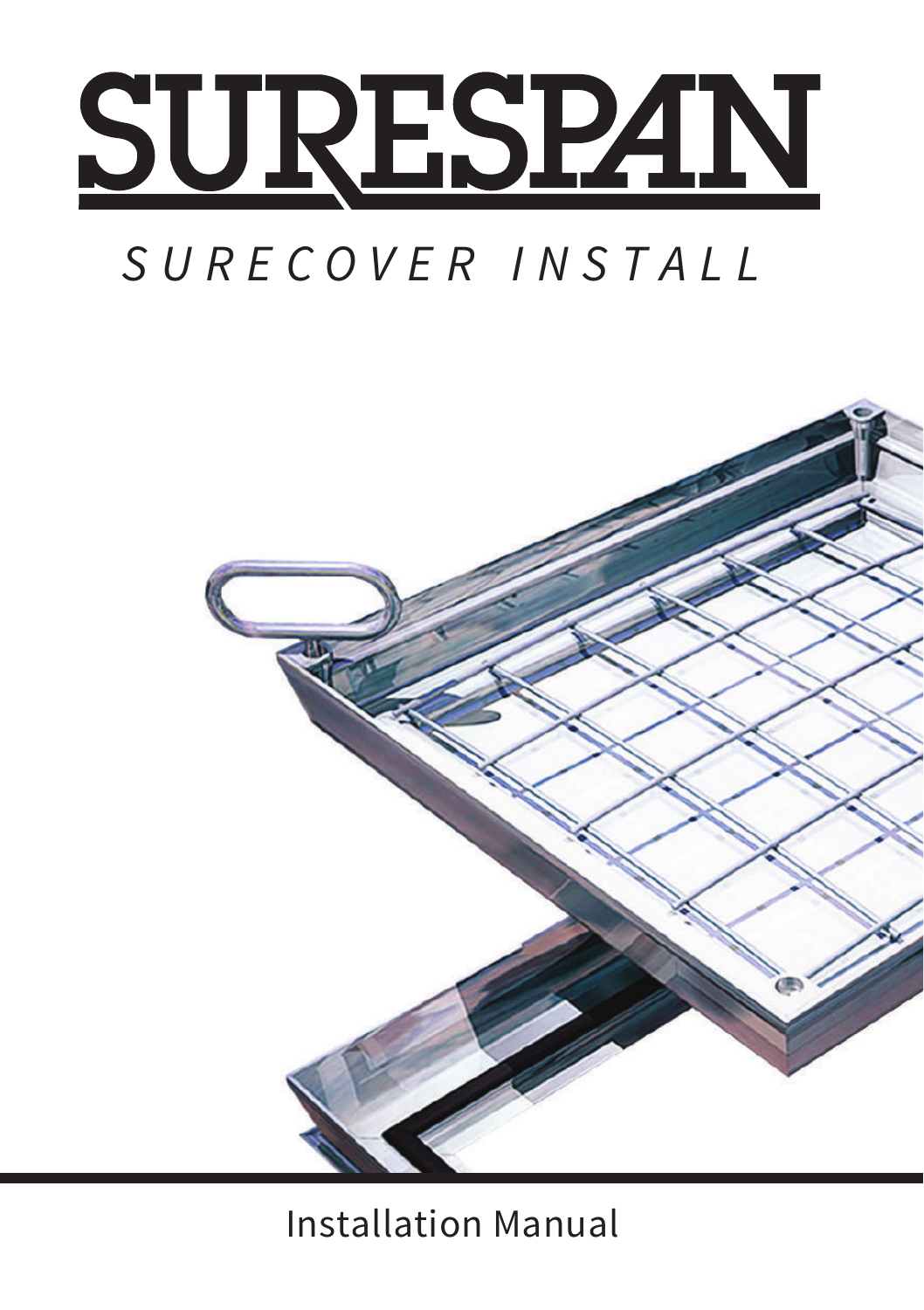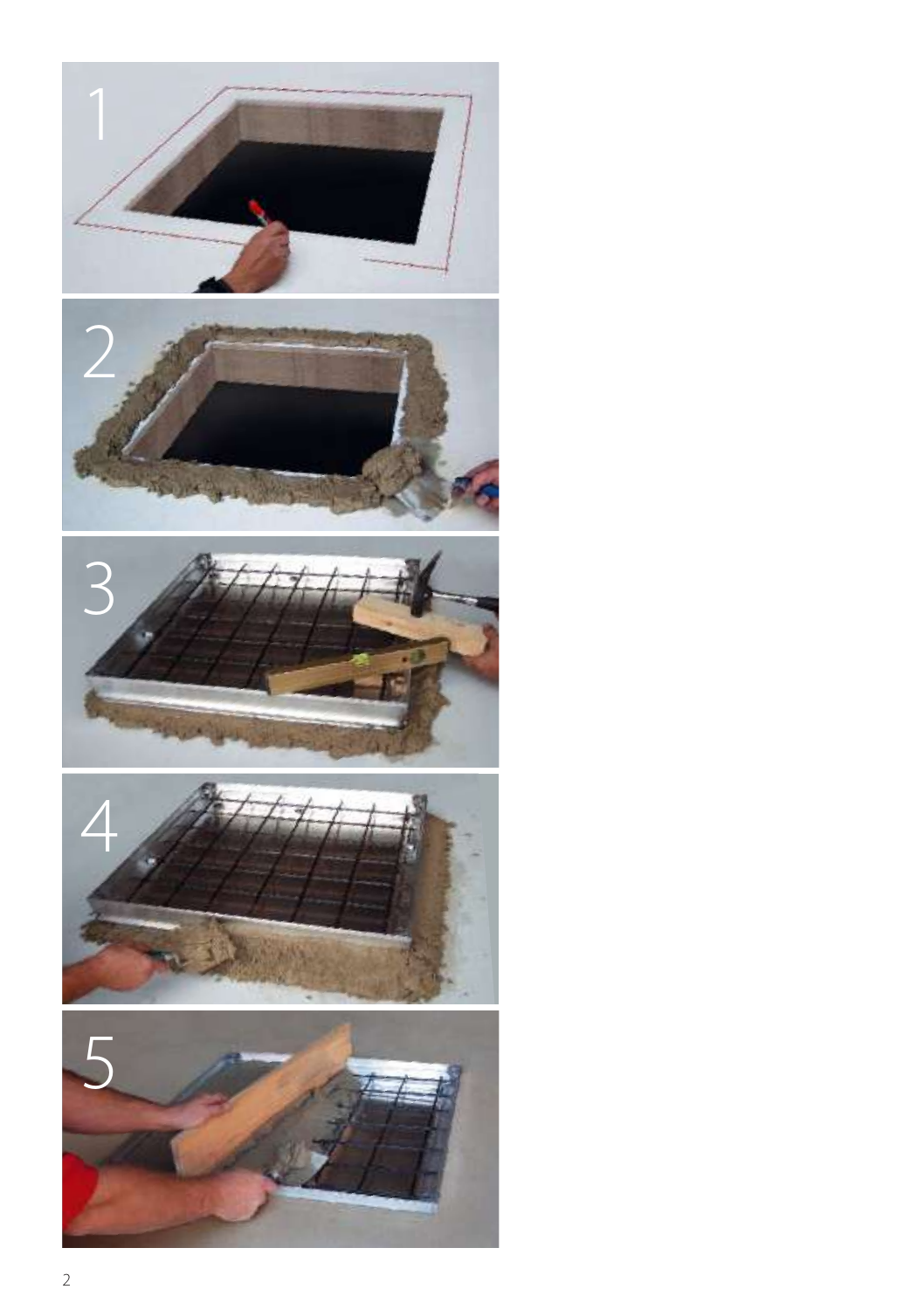

#### **CONTENTS**

- 
- 1. General<br>2. Positioning the frame and filling the tray
- 3. Opening
- 4. Closing
- 5. Care and maintenance
- 6. Spare parts
- 7. Additional instructions specific models

#### **Sequence of work**

**2.1** Mark-out to ensure the cover is correctly positioned, centred over the opening - see fig1 (please open the flap in the back cover).

**2.2** For steel covers, bend the anchors out wards. The outer-frame sections on aluminium covers will provide a key for the concrete.

#### **1. General**

These instructions are for the following models : **SBV, SB, SBVA, SBVA-SL, SBVE, SBV-F90, SBV-thermo, SBVS250, sBVS400, SBV-shallow SBVE-shallow, SBVH maxi, sBVHS 50, SBVHS 400, RVA, SRV, SRG, SBR, RVE, BVA multi, BVA-RA;**

Surecover manhole covers are for installation horizontally with the tray facing upwards. If the cover is to come into contact with aggressive gases, vapour or liquids, check their chemi cal compatability with aluminium or galvanized steel.

**Notfor use in temperatures above 70°C. Load** bearing, sealing (when specified) and safe **working life can only be guaranteed if the following instructions are complied with.**

## 2. Positioning and filling the **SURECOVER manhole cover**

place in the frame or, in the case of non-sealed covers, the tray lies in the frame. After unpack ing, the cover and frame must be installed with the tray in place. If this is not done, there is a pos sibility that the cover will not fit correctly after installation.

2.3 If frost-proofing, quick-setting additives or plasticisers are to be used, all parts coming into contact with the concrete or mortar must be coated with a protective layer of bitumastic paint, coal-tar-epoxy, zinc chromate (on alu minium) etc. When installing with hot asphalt, insulate the frame and cover to prevent possi ble distortion. With other screeds or specialised flooring materials, check shrinkage or expansion properties with their manufacturer to prevent possible damage.

If necessary, fit the cover and frame with spacers forming a gap around the periphery: the gap can be filled afterwards. Use spacers to maintain an even gap between the outer frame and tray.

**2.4** Lay bedding concrete (incorporating a waterproofing additive, essential if the cover is to be fitted in a Bwet' area) as a ridge which is the width of the frame. The height will depend on the final level of the cover - see fig. 2.

Place the cover and frame centred accurately on Covers are delivered with the tray screwed in the concrete bed, using the marking out lines mentioned in 2.1. Check with a spirit level and tap the cover and frame gently into place, using a piece of wood to protect the metal sections see fig 3.

> **Caution: The upper edge of the cover must**  be set to the finished floor level.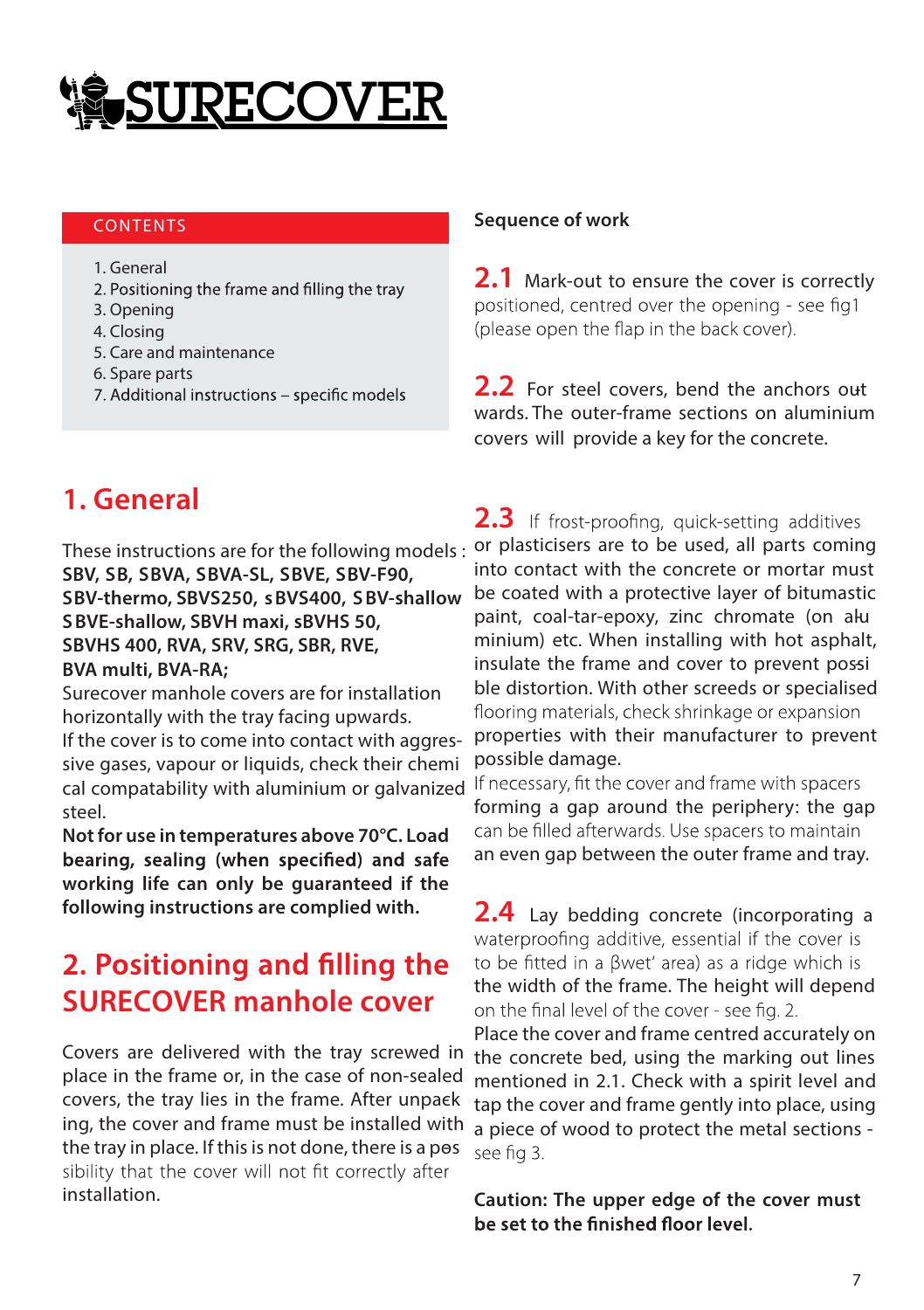

2.5 Fill all voids in the bedding to prevent seepage. Make sure the frame is completely sup ported, to prevent possible damage when the cover is loaded. Leave sufficient height for the floor finish – see fig 4.

**2.6** When the bedding concrete has set, the trav can be filled with C 35/45 grade concrete (European Standard EN 206) – see fig 5. Under no circumstance should you use screed

instead of concrete! Fill the tray and haunch around the outer frame at the same time, main taining a straight, even gap between cover and frame - see fig 5.

ish (ceramic tiles, terrazzo, stone, carpet, vinyl <sup>Every</sup> SURECOVER is delivered with the **Note:** Take account of the depth of the floor finetc) when filling the tray. We recommend a simple wooden screeding gauge is used.

When filling continuous duct-covers, care must be taken to prevent excessive gaps opening between the covers and the frame, and adjust ments should be made, using spacers, before the concrete has hardened.

**SURECOVER** in-fill manholes achieve their loading-strength when properly filled with **C 35/45 grade concrete (Euronorm EN 206) design. The concrete should be carefully vibrated to make sure no voids occur.**

**The BVH-Maxi, BVHS 250 and BVHS 400 acheives its design strength when 50mm of**  depth of infill is used.

**Filling the tray with asphalt or screed will not allow the cover to reach its design strength.**

crete overspill from the edges and seat of the ing. **2.7** When the concrete has reached about 90% of its final strength, take out the cover (see  $(3)$  and  $(4)$  and thoroughly clean away any con

cover and frame. Use mortar to point any gaps in the bedding under the frame.

**2.8 Take care when tiling and grouting that any surplus is immediately cleaned out of the gap between tray and frame.**

**2.9** If the sequence of work on site means that the tray cannot be filled immediately, fit a wooden panel cut to fit the recess. Use a plywood collar to protect the protuding edges of the cover and frame from damage.

## **3. Opening**

correct lifting tools

#### **Sequence of work**

**3.1** Remove the protective cap using a screwdriver.

**3.2** Unscrew the hexagon socket-head screws (only fitted on sealed versions) using the key provided.

**3.3** Insert the Golden Key (with the extension below the threaded section) into the threaded lifting point.

When resistence is felt, make one more turn to loosen the corner. Repeat for the other three corners. Screw SURECOVER lifting keys into the lifting points and lift the cover vertically before sliding out. Get assistance if the cover is too heavy or use an approved lifting device (by oth ers). Take care to protect the surrounding floor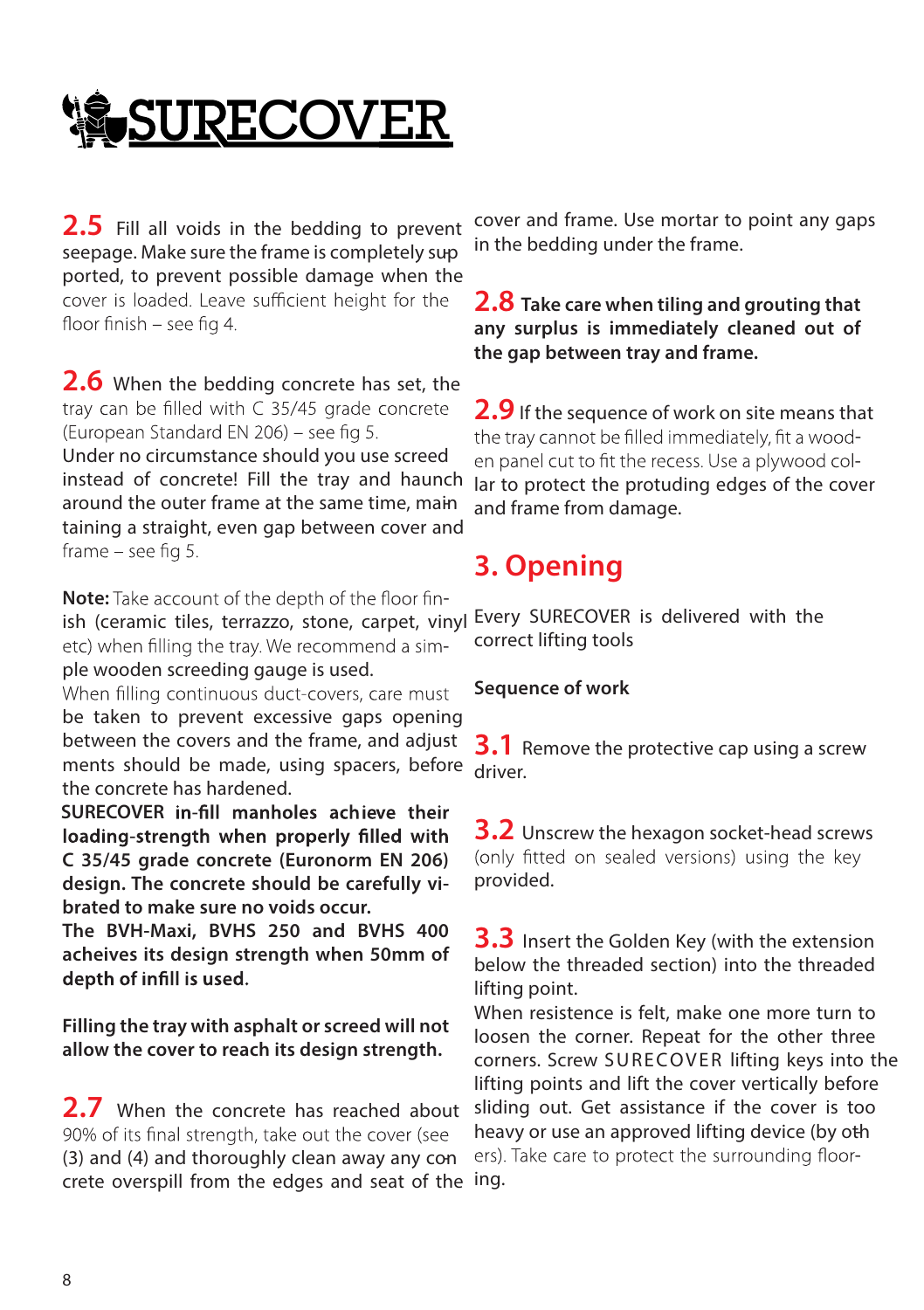Golden Keys are not supplied with Types SB, SRV, SRVE, SBR.

For Type SBV-F90 and SBV-thermo, the main cover is removed and the panel is lifted out using the in-built handle. We recommend the supports for the panel are removed at the same time. Protect the panel from physical damage and dampness.

## **4. Closing**

#### **Sequence of work**

**4.1** Make sure the seat and edge of the tray are clean and free from debris. Check that the rubber seal (on sealed versions) is fitted correctly and not damaged. If necessary, fit new seals.

**4.2** Place tray centrally in the frame

**4.3 On sealed models, replace screws and with the frame.** Replace the plastic caps.

## **5. Care and Maintenance**

We recommend lifting out covers at least annually. Clean the seat and edges of the cover, check seals (where fitted) are in position and undamaged and coat the seat with a small amount of a silicone-based compound (or Waxoyl) to prevent sticking. On sealed covers, lubricate the screws before re-fitting.

### **6. Spare parts**

the type of surecover when ordering.

- protective caps
- locking screws
- seals
- lifting tools:
	- Allen key
	- Lifting key, long the Golden Key
	- Lifting key, standard
	- Lifting key for sRG

## **7. Special instructions**

The basic instructions for the installation of SURECOVER manhole covers are in our brochure and also in these instructions. Occasionally, exceptional conditions arise and we suggest you contact your supplier or ourselves for further advice.

SURECOVER access covers may not be used as emergency exit lids!

When installed correctly and maintained ac cording to our instructions in (5) SURECOVER manhole covers will give many years of troublefree service.

#### Special instructions - all aluminium in-fill **covers**

The base plate is spot-welded in place and care must be taken to prevent distortion during filling. Prop larger sizes to prevent this.

**To obtain the complete integrity of the wa**terproofing of these types the cover has to be filled with C 35/45 (EV 206) and it should **not be installed on a metal construction or similar.** Special attention must be given on item 2.4 of these instructions.

When exposed directly to the sun's rays or other A full range of spare are available. Please specify heat sources the tightness of the manhole cover may be impaired. In these situations we recom-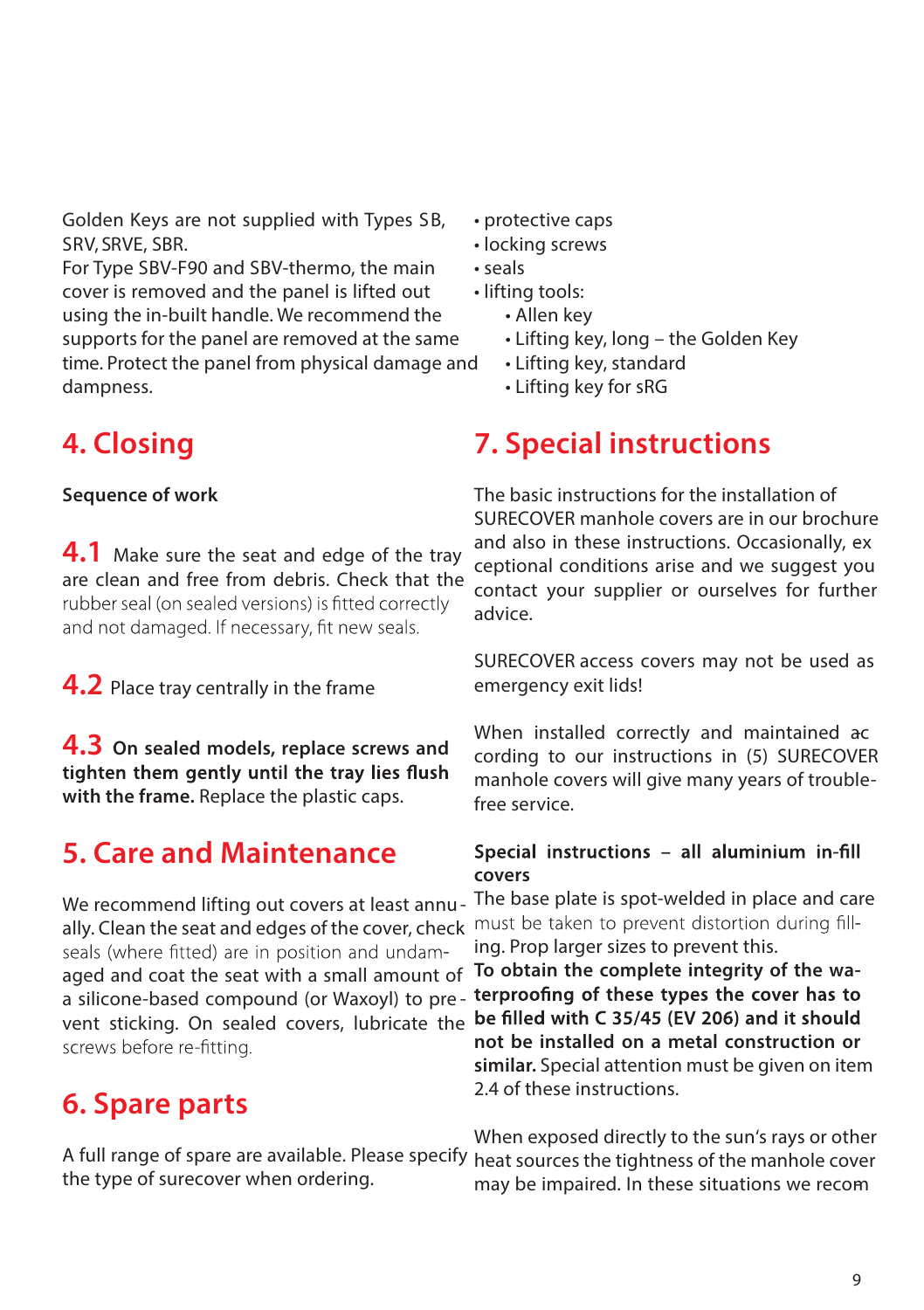# **en**

mend that you seal the outer frame into the sur rounding floor by using additional tightening material.

#### **Special instructions – SBVA-RA**

SBVA-RA Duct covers are delivered in sections a maximum 3,0 m long, to be assembled on site. Connectors for the outer-frame are supplied with fasteners.

All parts are identified, allowing a logical sequence of installation to be followed.

#### **Special instructions – hot dip galvanized steel covers**

Post-manufacturing stress-relief can occasional ly lead to minor dimensional changes. The effect of this can usually be overcome during installa tion. Careful weighting on the frame will usually be successful.

However, we cannot accept responsibility when<br>unsuitable methods for rectification are used

**These instructions, to the best of our knowledge, cover the conditions found in most installations. If you encounter unusual circumstances, please consult your supplier.**

2013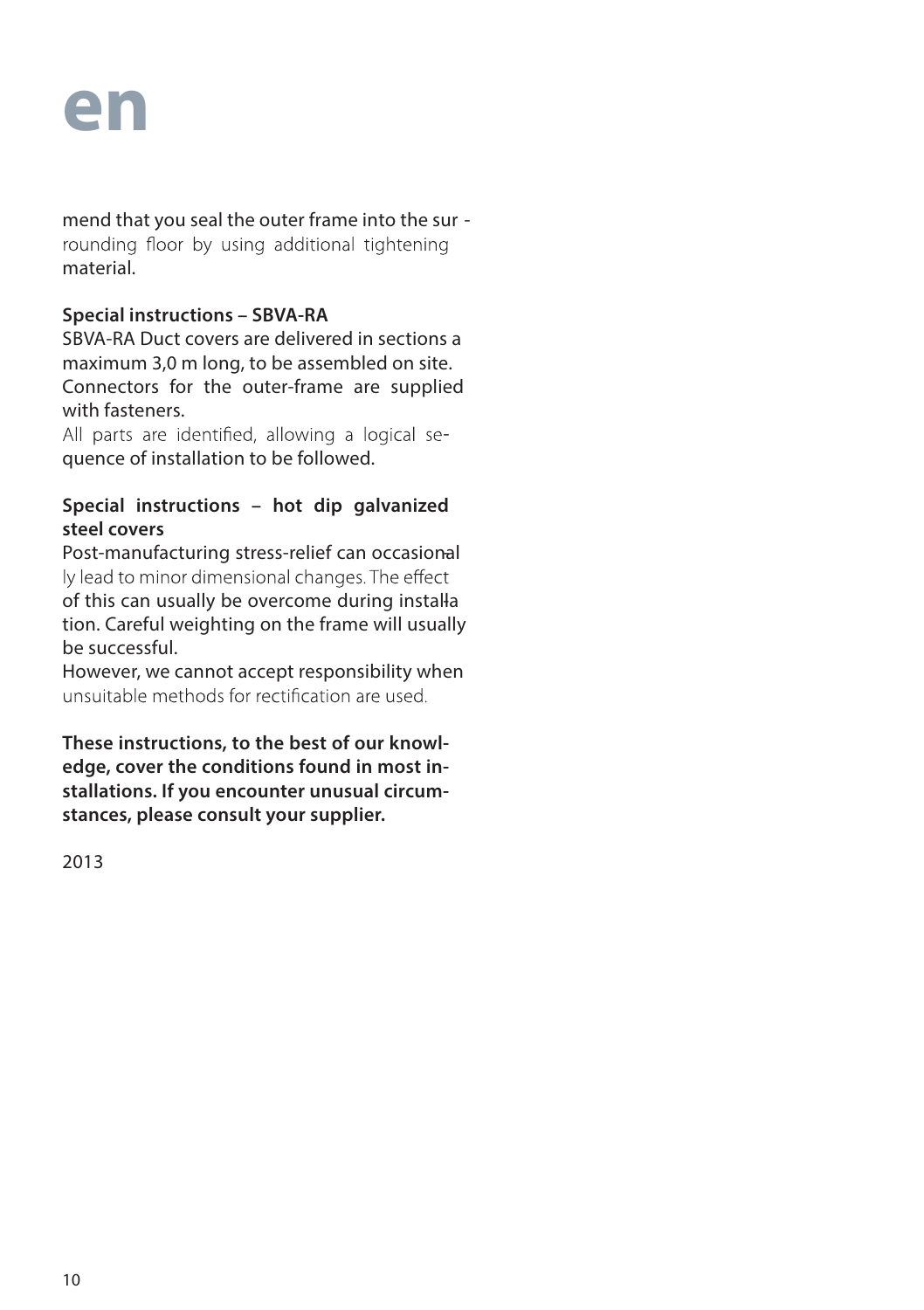

## The convenient lifter.



With this convenient lifter the lifting of manhole covers becomes child's play. Even heavy covers can be lifted and moved to the side by just one person and without any particular efforts.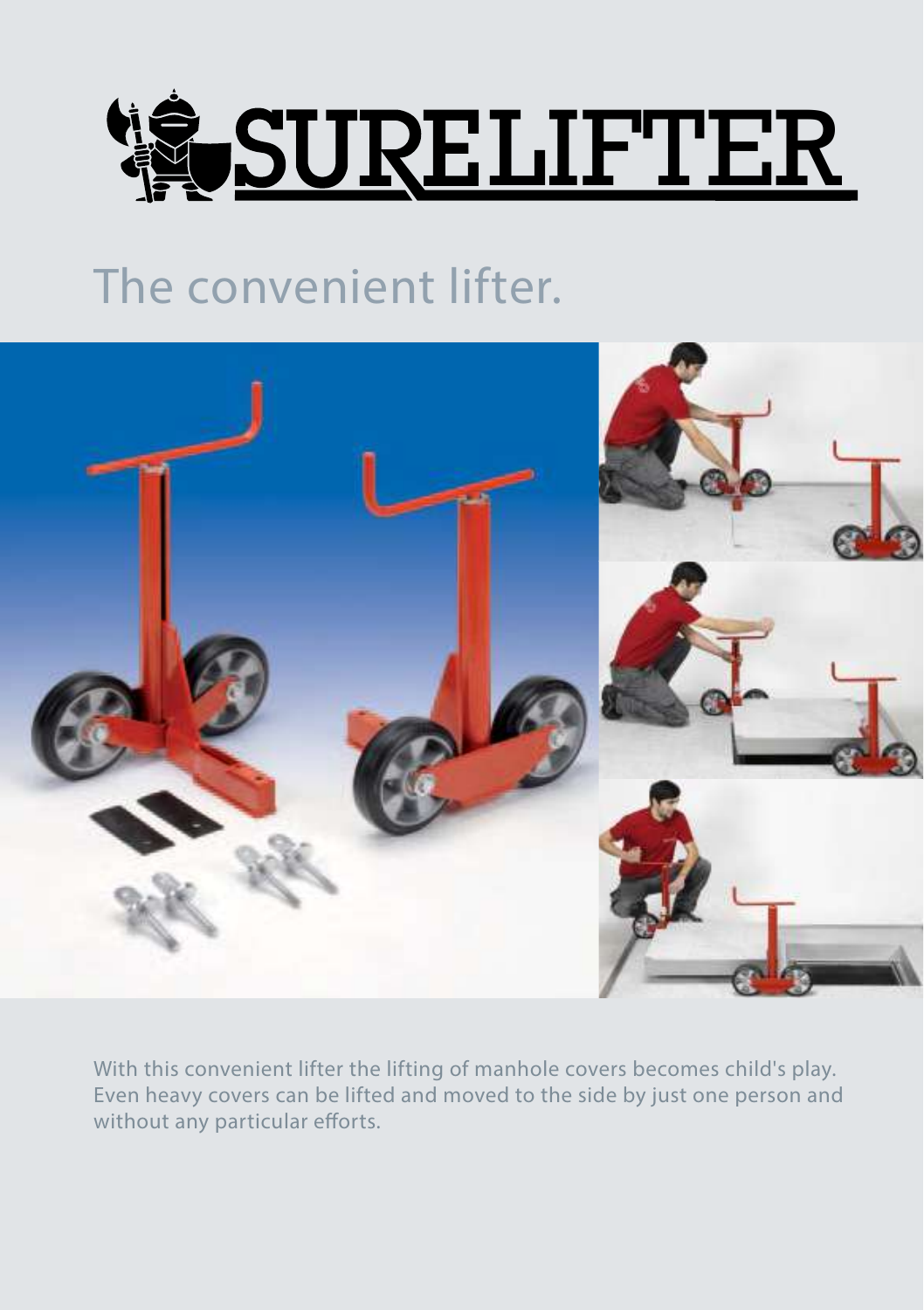